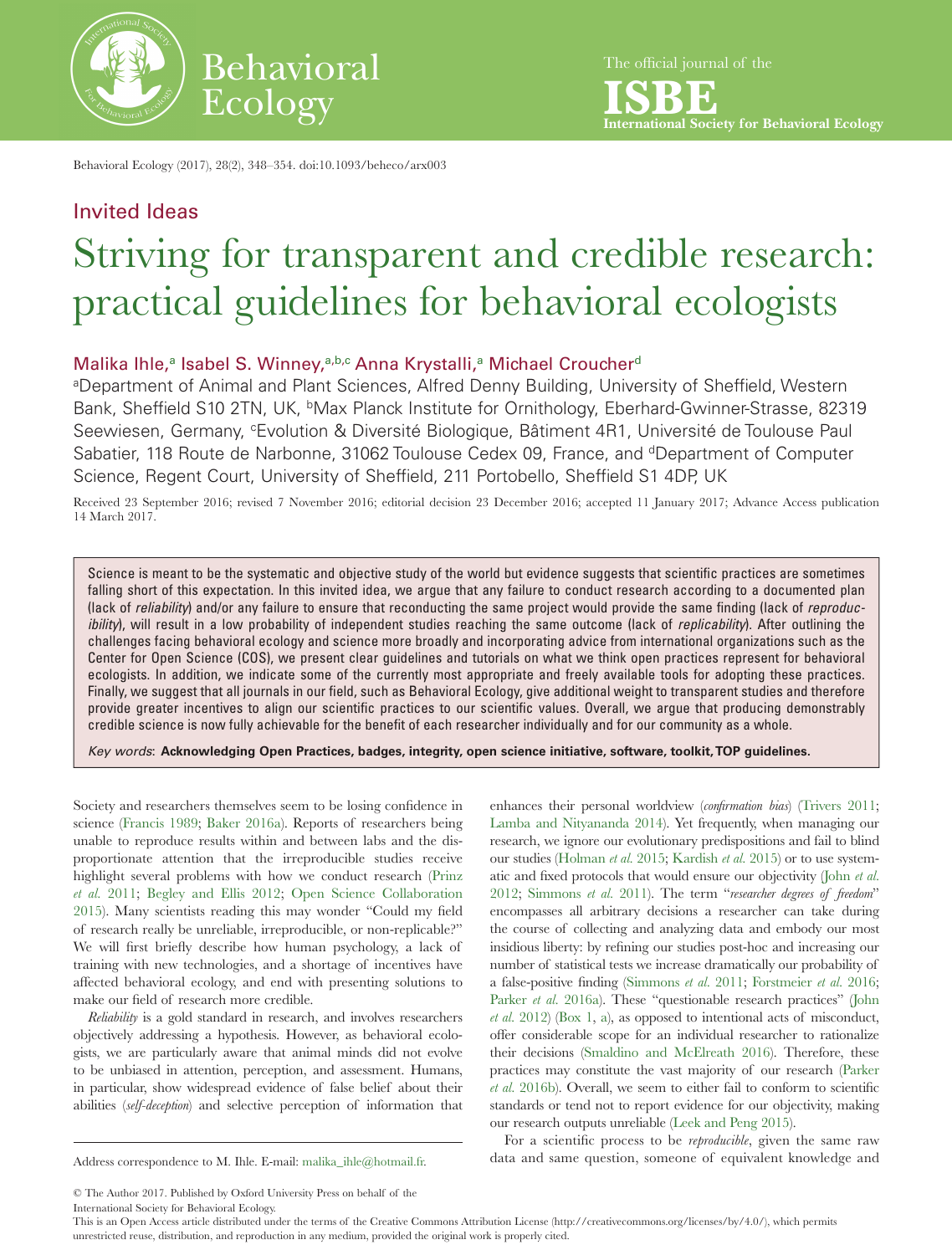using the same methods should be able to reach the same conclusions [\(Cassey and Blackburn 2006](#page-5-9); Patil *et al.* [2016](#page-6-6)). Given that crowdsourced analyses can produce variable results using the same data and question, being explicit about our methods is essential ([Silberzahn](#page-6-7) *et al.* 2015). Unfortunately, we are generally unable to check the validity of published outcomes because our *workflow* (data extraction, selection, manipulation, analysis, and reporting) is often not disclosed. Imperfect record keeping and nontransparent data processing, as well as lack of portability (i.e., inability to use the same code on different computers), automatization, and appropriate documentation, are undeniably a hindrance to our productivity [\(Markowetz 2015](#page-5-10)) [\(Box 1](#page-1-0), [b](#page-1-0)) and can lead to major retractions [\(Hall and Salipante 2007](#page-5-11); [Schweppe](#page-6-8) *et al.* 2008; [Pryke](#page-6-9) *et al.* 2014; [Freedman](#page-5-12) *et al.* 2015; [Neimark 2015](#page-6-10)).

Ultimately, to assess the validity of a finding, close *replications* of published papers are needed ([Kelly 2006](#page-5-13); [Nakagawa](#page-6-11) [and Parker 2015\)](#page-6-11). These studies, closely duplicating a previous one (same population, species, environment, methods), are then used similarly to within-experiment replicates: to better evaluate whether results are due to a true effect, confounding factors, biases, or chance. Once a result is validated, conceptual replications become useful for assessing how general, or repeatable, this finding is across contexts (e.g., testing another prediction of the same hypothesis or testing the same prediction in another species) ([Nakagawa and Parker 2015\)](#page-6-11). Unfortunately, in both cases, we may invest substantial effort in replicating and building on a previous study only to realize the absence of an effect [\(Seguin](#page-6-12) [and Forstmeier 2012;](#page-6-12) Bulla *et al.* [2015\)](#page-5-14) or to risk being a victim of our aforementioned confirmation bias through "researcher degrees of freedom" ([Parker 2013](#page-6-13)) [\(Box 1](#page-1-0), [c](#page-1-0)). In other words, the current lack of evidence to attest the *reliability* and *reproducibility* of our studies leaves us unable to appropriately assess the likelihood that previous findings are true. In fields such as medicine, neuroscience, and psychology, this has led to a major replication crisis [\(Freedman](#page-5-12) *et al.* 2015; [Leek and Peng 2015](#page-5-8); [Open Science](#page-6-1) [Collaboration 2015](#page-6-1)) and subsequently, to several initiatives to incentivize the validation of important findings ([Open Science](#page-6-14) [Collaboration 2012,](#page-6-14) Reproducibility initiative: [http://validation.](http://validation.scienceexchange.com) [scienceexchange.com](http://validation.scienceexchange.com), reproducibility project: [https://osf.io/](https://osf.io/ezcuj/) [ezcuj/](https://osf.io/ezcuj/)). Replications are often difficult to achieve and can even be misconstrued as potentially damaging to the reputation of the scientist who produced the original results ([Ebersole](#page-5-15) *et al.* 2016). Our field of research currently lacks incentives to promote replication, although many suggestions to promote replication have been proposed and could easily be applied (e.g., "replication reports" and similar [\[Bruna 2014](#page-5-16); [Parker and Nakagawa 2014](#page-6-15); [Endler 2015](#page-5-17); [Open Science Collaboration, forthcoming](#page-6-16); [Nakagawa and Parker](#page-6-11) [2015\]](#page-6-11)). Therefore, replications that test and verify our results have remained rare or nonexistent [\(Kelly 2006\)](#page-5-13).

Lack of *reliability* and *reproducibility*, combined with the current publication bias against null results, is likely to have generated an over-representation of false-positive evidence ([Simmons](#page-6-17) *et al.* 1999, [Ferguson and Heene 2012;](#page-5-18) [Ioannidis 2014;](#page-5-19) Parker *et al.* [2016a\)](#page-6-4). However, by making our work more reliable and reproducible, we can optimize our *replicability* and prevent the broader replication crisis from submerging our field. Recently, several initiatives have been launched to improve research practices, reduce the false-positive rate to classically assumed levels and once again lend credibility to science [\(Open Science Collaboration, forthcoming\)](#page-6-16). We focus on these "preventative measures" ([Leek and Peng 2015\)](#page-5-8) below.

#### <span id="page-1-0"></span>Box 1. Is your work affected?

- Could you improve your *reliability?* Have you ever:
- $\Box$  Neglected to scramble sample identities (or make treatment conditions unidentifiable) before conducting observations, or failed to ask an experienced person who is unaware of the hypothesis to collect the data? [\(Kardish](#page-5-5) *et al.* 2015)
- ☐ Continued sampling after finding a null result because you thought you were lacking the power to detect the expected effect, and did not report this post hoc decision in the final publication? [\(Simmons](#page-6-3) *et al.* 2011; [Forstmeier](#page-5-7) *et al.* 2016; [Parker](#page-5-7) *et al.* 2016a)
- ☐ Reformulated your hypotheses based on what you found and reported this unexpected finding as having been predicted from the start? (Hypothesizing After the Results are Known, or HARKing [\[Kerr 1998](#page-5-20)])
- $\Box$  Reported only specific dependent measures for a publication and not all the ones you tested? [\(Simmons](#page-6-18) *et al.* 2012)
- ☐ Made a decision to exclude outliers based on the significance of your results before and after exclusion? ([Simmons](#page-6-3) *et al.* [2011](#page-6-3))
- ☐ Tested excluding, including, or transforming covariates with the best intent to describe your data but only presented the final model in your publication? ([Simmons](#page-6-3) *et al.* 2011)
- b) Could you benefit from improving your *reproducibility*? Have you ever:
- $\Box$  Spent time reprocessing and reanalyzing data without being able to prove (to yourself or someone else) whether all the steps of data processing were identical to the time before?
- $\Box$  Found a mistake in your results without knowing where it came from?
- ☐ Lost parts of datasets or notes on how to process them to obtain the variables of interest?
- ☐ Forgot what analyses you have already done?

Did you struggle with any of the previous when:

- ☐ Answering referees' comments?
- □ New data became available?
- $\Box$  Building new projects based on your previous work?
- ☐ Passing on a project to a team member?
- ☐ Opening up your project to a collaborator?
- c) Could you benefit from *replicable* work? Have you ever:
- ☐ Based an entire project on a previous interesting finding without first being able to assess its validity?
- ☐ Been unable to replicate a previously published study (closely or conceptually)?
- ☐ Been unable to prove that your work or someone else's was not subject to confirmation bias?

## **OPEN SCIENCE: ACCESSIBLE, TRANSPARENT, AND CREDIBLE**

The Open Science movement stems from a desire to conduct freely available, reproducible, and reliable science that results in fewer erroneous studies than is currently the case, more certainty in the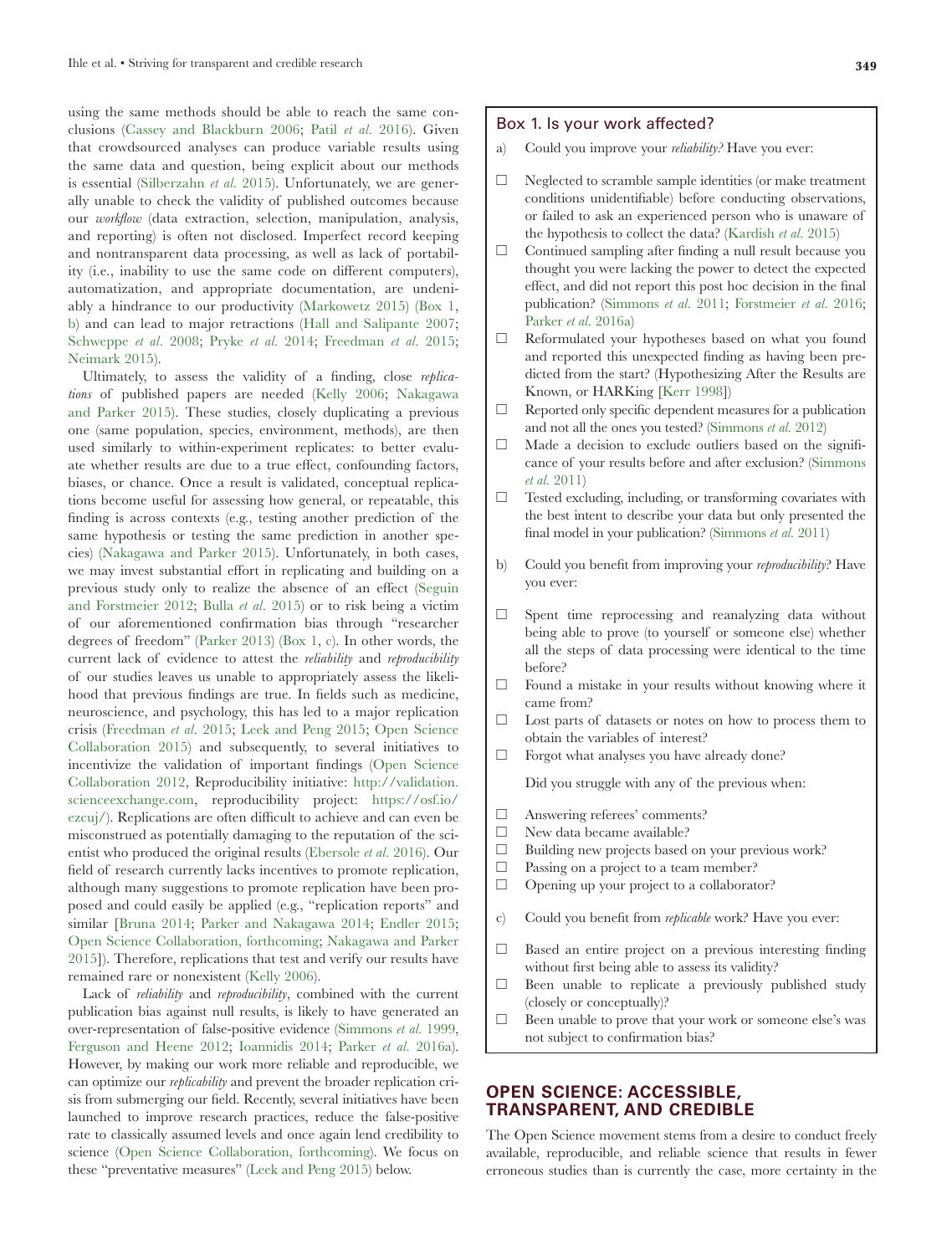studies that are published, and greater impact of all our research outputs on science and society. The foundations of the open culture are to conduct research in a clearly defined framework (see [Table 1](#page-3-0)), which allows us to detect and minimize our own biases and blind spots by prompting us with checklists (see for instance the Tools for Transparency in Ecology and Evolution [TTEE], <https://osf.io/g65cb/>), and promoting working in a single online environment that can be easily shared upon submission, publication, or request ([Open Science Collaboration, forthcoming](#page-6-16)). These initiatives and protocols proposed by the open science community (see below) allow us to test our ideas more objectively, so that we can focus solely on our research and creativity.

The Center for Open Science (COS; <https://cos.io/>) is a nonprofit organization dedicated to aligning scientific values and scientific practices ([Open Science Collaboration, forthcoming\)](#page-6-16), by encouraging researchers, editors and funding bodies to adopt guidelines promoting transparency and openness (TOP guidelines, [https://cos.io/top/,](https://cos.io/top/) [Nosek](#page-6-19) *et al.* 2015) such as preregistrations [\(https://cos.io/prereg/](https://cos.io/prereg/)), registered reports (<https://osf.io/8mpji/>), Badges to Acknowledge Open Practices [\(https://cos.io/rr/\)](https://cos.io/rr/), and replications [\(https://osf.io/wfc6u/](https://osf.io/wfc6u/)). The Open Science Framework (OSF) is an online platform designed by the COS that centralizes all the open practices mentioned above and detailed below and makes the process of managing our research projects easier, by providing us with free, long term, public or private repositories with permanent Digital Object Identifiers (DOI) for datasets and codes [\(http://help.osf.io/m/60347/l/608740-sharing-data](http://help.osf.io/m/60347/l/608740-sharing-data)), free training/webinars to teach reproducible tools ([https://cos.io/stats\\_con](https://cos.io/stats_consulting/)[sulting/](https://cos.io/stats_consulting/)), and more ([https://osf.io/\)](https://osf.io/). The OSF integrates multiple open source software packages that have been developed to ensure reproducibility and facilitate collaborations, including Google Drive, GitHub, Dropbox, Figshare, Mendeley, and more [\(http://](http://help.osf.io/m/gettingstarted) [help.osf.io/m/gettingstarted\)](http://help.osf.io/m/gettingstarted).

## Preregistration: essential documentation recommended for all researchers

Preregistration allows us to impartially distinguish exploratory (hypothesis generating) from confirmatory (hypothesis testing) analyses. By registering our detailed study plan (outlining data acquisition, subject exclusion criteria, and preplanned analyses), we can focus on solving our research problems creatively while protecting ourselves from our own "degrees of freedom" that greatly inflate our chances of finding a false-positive result ([Open](#page-6-16)  [Science Collaboration, forthcoming](#page-6-16); [Gorgolewski and Poldrack](#page-5-21)  [2016](#page-5-21)). The COS provides checklists for additional eventualities that we might not (yet) be considering when writing our ordinary project proposal. A date and time stamp is then given to the preregistration, allowing a researcher to prove that tests were conceived a priori, that is, before conducting the study. This initial preregistration can be embargoed for up to 4 years. In specific cases, such as the development of novel methods to address the research question, preregistrations can be updated and receive the label "transparent changes" (TC, <https://osf.io/tvyxz/>). Any such change can then be seen in the context of the original hypotheses and justified accordingly. In the published paper, any further analyses will be labeled as exploratory and distinguished from the preregistered tests to mark the fact that the investigation has been inspired following analysis of the data. Incidentally, \$1000 will be granted to the lead author of the first 1000 preregistered studies published before the end of 2018 ([https://cos.](https://cos.io/prereg/#theChallenge)

[io/prereg/#theChallenge](https://cos.io/prereg/#theChallenge)). Finally, all preregistrations, even those that the authors wish to withdraw, will be followed up, thus converting unpublished studies into useful scientific resources. Journal editors from all fields, including our own, are being encouraged by the COS to award Badges to Acknowledge Open Practices ([Table 1\)](#page-3-0) [\(Nosek](#page-6-19) *et al.* 2015). These badges acknowledge the value of preregistered studies and are proof of our *reliability*. By joining other journals in rewarding preregistration ([Eich 2014\)](#page-5-22), editors would also contribute substantially to reducing the detrimental practices of HARKing (Hypothesizing After the Results are Known, [Box 1,](#page-1-0) [Kerr 1998\)](#page-5-20) and publication bias against "null results" ([Forstmeier](#page-5-7) *et al.* 2016).

Here, we argue that all experiments should be preregistered because these types of studies are, by their very nature, testing hypotheses and contain therefore at least 1 confirmatory analysis ([Table 1\)](#page-3-0). This includes long-term experiments that have already started, for which the future series of replications can be preregistered. Furthermore, as the same data cannot be used to both generate and test a hypothesis in a circular fashion, observational studies that put forward hypotheses based on exploratory analyses should be followed by replicative studies such as preregistered experiments or observational studies highlighting one or several preregistered correlations ([Table 1\)](#page-3-0). As such, preregistrations are essential for evaluating discoveries made through exploratory analyses. Such replications are the first true tests of the hypothesis at stake. Consequently, we suggest that editors of Behavioral Ecology journals give provisional acceptance to these studies by allowing submission of *registered reports*: studies that are peer reviewed prior to collecting data and observing the study outcome. In addition to the immeasurable benefit of early-stage feedback from our peers, registered reports would considerably reduce publication bias. Finally, we suggest to researchers collecting long-term datasets (for which incentives for open data can appear too weak (Mills *et al.* [2015;](#page-5-23) [Roche](#page-6-20) *et al.* 2015) that they make preregistration a prerequisite before sharing their data set. Encouraging such requests would promote collaborations and could be achieved by making metadata (data about collected variables) fully available online and without restriction [\(Table 1\)](#page-3-0). Further comprehensive documentation that advises on studyspecific details (such as cohort selection, unusual data points, and more), should also be ready to share. Such high-quality metadata combined with preregistrations would greatly enhance the reproducibility and productivity of long-term studies. Arguably, along with better regulation of data citations, these processes pave the way for opening the raw data themselves by ensuring that the original data set is recognized, finally allowing science to become truly open ([Hampton](#page-5-24) *et al.* 2015). Ultimately, this would benefit the entire scientific community (and beyond) ([Evans and Reimer](#page-5-25) [2009](#page-5-25); [Boulton](#page-5-26) *et al.* 2011; [Hampton](#page-5-24) *et al.* 2015; [McKiernan](#page-5-27) *et al.* [2016](#page-5-27)), as intended by all Open Science organizations [\(https://sci](https://science.mozilla.org/)[ence.mozilla.org/,](https://science.mozilla.org/) [https://ropensci.org/,](https://ropensci.org/) <https://cos.io/>).

#### Reporting and opening your entire workflow

Another solution to show that our work is reliable and currently the only way of making our work reproducible is to report our entire workflow. We cannot stress enough the importance, for all study types, of fully disclosing "how samples sizes were determined, how many observations, if any, were excluded, all experimental conditions that were tested, including failed manipulations, and all measurements that were taken" ([Simmons et al. 2011,](#page-6-3) [2012](#page-6-18);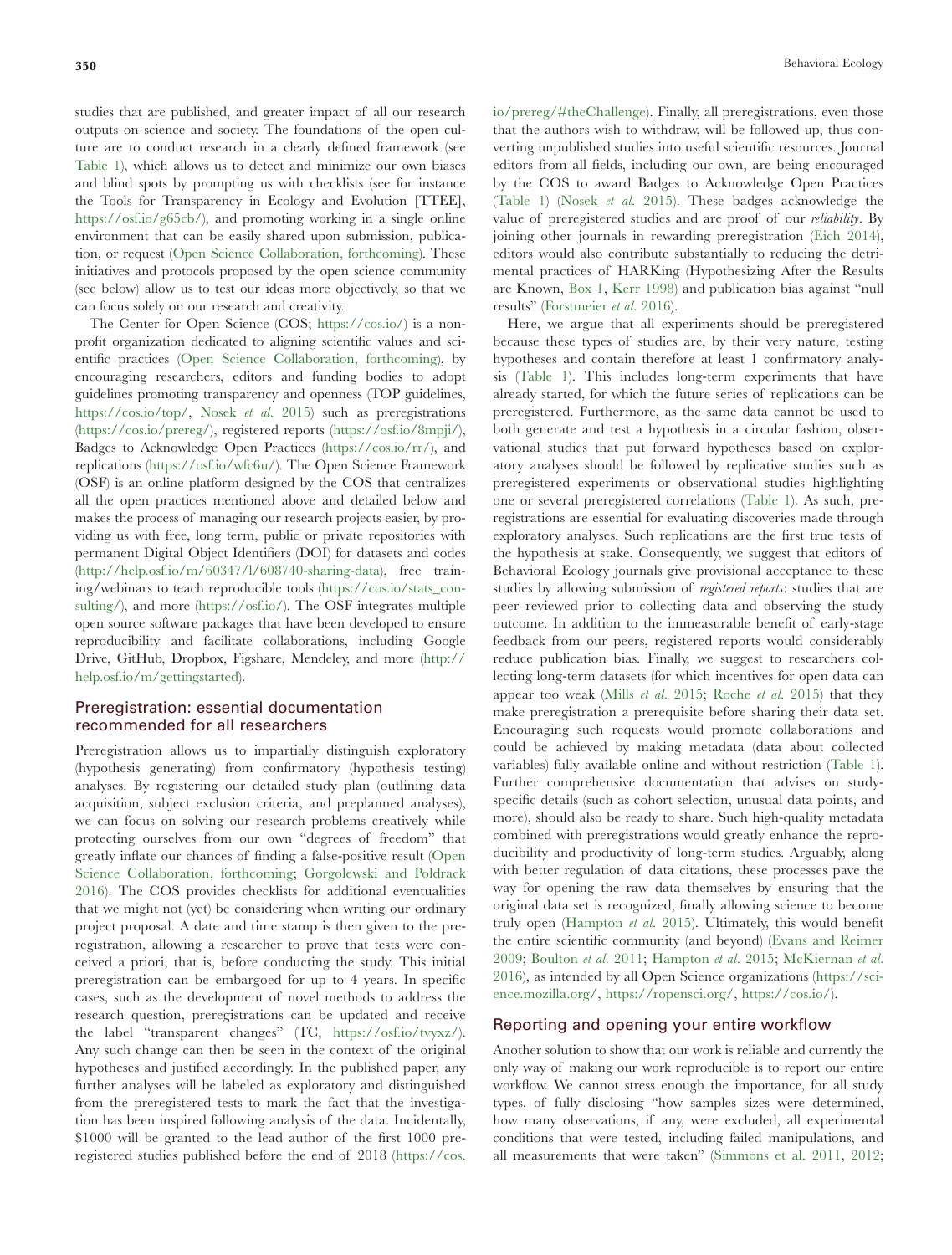|                                              | Timeline                                                                                | $\mathbf{r}$ , $\mathbf{r}$       | :<br>הלפי                                                                                                                                                                     | <br> <br> <br>                                                                                                                                                                                                               |                                                                                          |                                                                  |
|----------------------------------------------|-----------------------------------------------------------------------------------------|-----------------------------------|-------------------------------------------------------------------------------------------------------------------------------------------------------------------------------|------------------------------------------------------------------------------------------------------------------------------------------------------------------------------------------------------------------------------|------------------------------------------------------------------------------------------|------------------------------------------------------------------|
| Study type                                   | Conception                                                                              | Collection                        | Publication                                                                                                                                                                   | Other research outputs                                                                                                                                                                                                       | Cited for                                                                                | Follow-up studies                                                |
| E<br>O O<br>Experiment                       | Preregister                                                                             | Maintain reproducible<br>workflow | Separate confirmatory<br>State and follow the<br>$21$ word solution <sup>a</sup><br>from exploratory<br>analyses                                                              | Open script for analyses<br>Open script for data<br>Open raw data<br>processing                                                                                                                                              | Objective assessment<br>of an hypothesis                                                 | Meta-analysis to quantify<br>the generality of the<br>finding    |
| Observational short or<br>日のこ<br>middle term | following TOP guidelines<br>Write project proposal<br>and preregistration<br>checklists | Maintain reproducible<br>workflow | nature of the analysis<br>State and follow the<br>Briefly report entire<br>State exploratory<br>exploration                                                                   | Open script for analyses<br>Open script for data<br>Open raw data<br>processing                                                                                                                                              | Hypothesis source<br>Discovery<br>Novelty                                                | Preregistered replication<br>to test the hypothesis<br>generated |
| Observational long term<br>$\frac{1}{2}$     | following TOP guidelines<br>Write project proposal<br>and preregistration<br>checklists | Maintain reproducible<br>workflow | nature of the analysis<br>Briefly report entire<br>State and follow the<br>21 word solution <sup>a</sup><br>21 word solution <sup>a</sup><br>State exploratory<br>exploration | Open metadata (prompting<br>subsequent data requests)<br>processing after selection<br>Open script for analyses<br>Open selected raw data<br>Open script for data<br>preregistrations and<br>Full database:<br>Single study: | relevant ecological and<br>evolutionary context<br>Large sample size<br>Wild population: | Large-scale collaborations<br>for high impact research           |
|                                              |                                                                                         |                                   |                                                                                                                                                                               | All these amort of moint on the caming out on and controlled in the Open Science Framework We highlight some waves what such the conventible and commonly citying leither as a                                               |                                                                                          |                                                                  |

<span id="page-3-0"></span>Recommended research process for the main study types in behavioral ecology, with the "minimum" open practices advisable for earning credibility **Recommended research process for the main study types in behavioral ecology, with the "minimum" open practices advisable for earning credibility Table 1**

call journal editors to display them on publications. Preregistration is advisable for all types of studies bu' alternatives are presented for observational studies where this inight be either premature (i.e., when the<br>stu study is exploratory) or more difficult (e.g., when the data have already been collected and screened by the data analyst). Greyed out badges represent these alternatives and/or cases where an open practice is still All these aspects of project management can be carried out and centralized in the Open Science Framework. We highlight some reasons why each study is or would be valuable and commonly cited (either as a call journal editors to display them on publications. Preregistration is advisable for all types of studies are presented for observational studies where this might be either premature (i.e., when the Au mese aspects or project management can be carried out and centranzed in to Den Science transwork. We inginignt some reasons wity each study is or would be valuable and commonity cited (euter as result of or without open result of or without open practices). Further, we emphasize follow-ups that are facilitated or improved by open practices and that promote the impact of the initial research. The open practices are symbolized by "Badges to Akowledge Open Practices" developed by the Center for Open Science and acknowledging Preregistration, Open materials, and Open data, repectively (https://osf.io/tvysz/wiki/home/). We by "Badges to Akowledge Open Practices" developed by the Center for Open Science and acknowledging Preregistration, Open materials, and Open data, repectively ([https://osf.io/tvyxz/wiki/home/\)](https://osf.io/tvyxz/wiki/home/). We lacking incentives in Behavioral Ecology.

aThe 21 word solution: "We report how we determined our sample size, all data exclusions (if any), all manipulations, and all measures in the study." [\(Simmons](#page-6-18) *et al.*, 2012).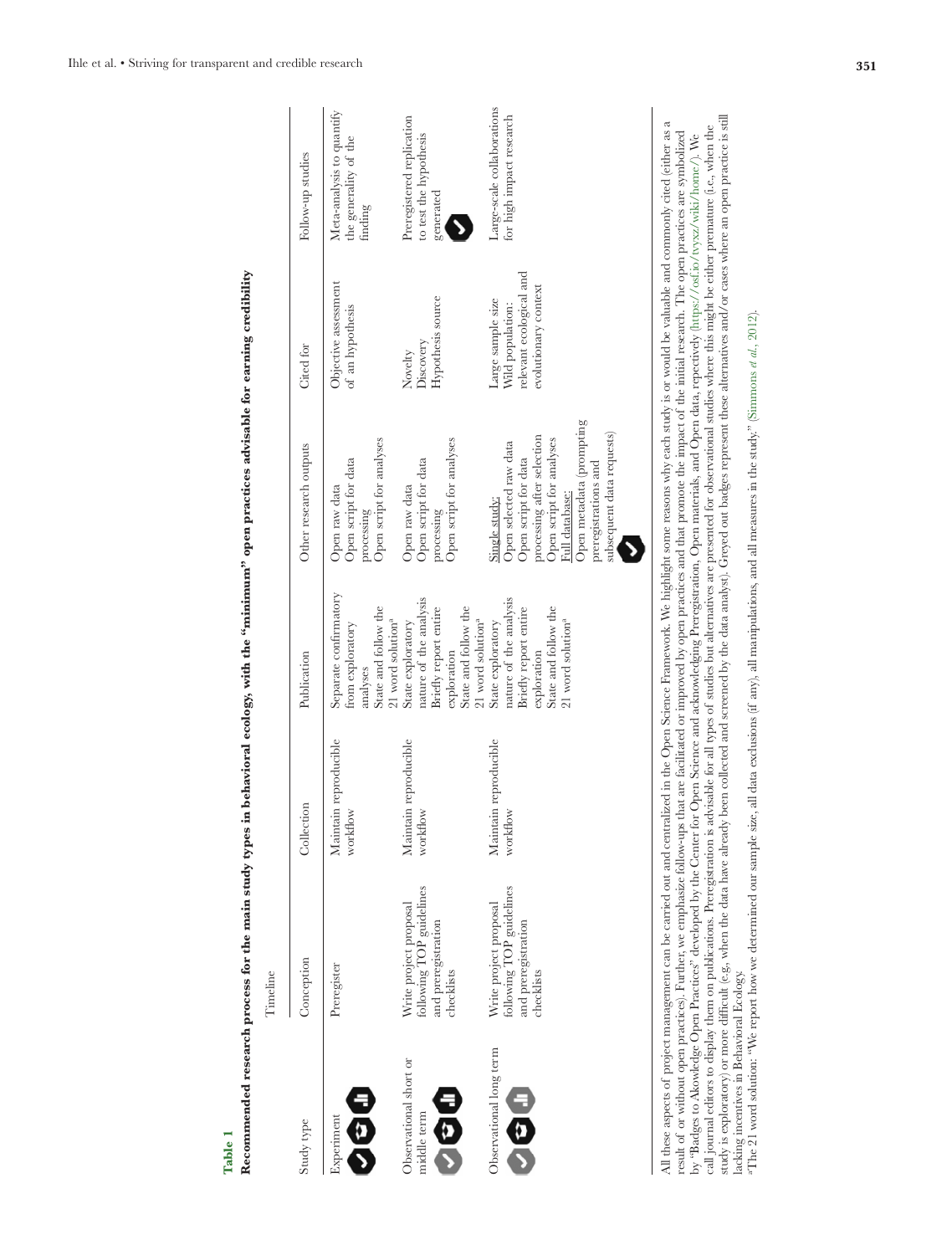[Eich 2014\)](#page-5-22). Beyond these brief statements within the publication, we strongly encourage authors to provide the raw data that support their study during the review process [\(Baker 2016b\)](#page-5-28), as well as the code needed to process and analyze these data (these are then "truly" open data [[Roche](#page-6-20) *et al.* 2015; [Mislan](#page-5-29) *et al.* 2016]; [Table 1](#page-3-0)). Authors could then receive more insightful and constructive feedback from reviewers. Sharing code, even suboptimally documented code, makes community bug fixes possible, and engages other scientists with the author's research ([Barnes 2010](#page-5-30); [Gorgolewski and](#page-5-21)  [Poldrack 2016](#page-5-21)). In addition, publications with open data have been shown to receive extra media attention and citations ([McKiernan](#page-5-27)  *et al.* [2016\)](#page-5-27). Moreover, these additional research outputs are themselves citable (<https://guides.github.com/activities/citable-code/>, <https://zenodo.org/features>, [Piwowar 2013](#page-6-21)) and are therefore legitimate scientific products in their own right [\(Mislan](#page-5-29) *et al.* 2016). Overall, open code and open scientific practices lead to research outputs that are inherently easy to share, and therefore promote collaboration.

This entire process can be facilitated and encouraged by journal editors, who can award Badges of Open Data and Open Material [\(Table 1\)](#page-3-0) in recognition of reproducibility. These Badges have been proven to incentivize scientists to make their work more transparent [\(Kidwell](#page-5-31) *et al.* 2016). Editors and reviewers can embrace the open science rigor by requesting complete workflows, code, and data upon submission, as an integral part of a reproducible analysis ([Morey](#page-6-22) *et al.* 2016). Simultaneously, editors and reviewers must keep an open mind and allow clarification and corrections by the authors. Finally, we suggest that journal editors request a statement about whether the study was blinded or not to be included in publications.

Reporting your entire workflow might sound like an impossible task, especially in ecology where large heterogeneous data sets are sometimes combined [\(Reichman](#page-6-23) *et al.* 2011). However, most research outputs can, in principle, be fully open upon publication without much effort using the simple and efficient tools presented in the next section.

#### Optimize your reproducibility

*"Software is the most prevalent of all the instruments used in modern science"* [\(Goble 2014](#page-5-32)) and yet much of our computer programs are developed and used by researchers who have little understanding of even the basics of modern software development ([Hannay](#page-5-33) *et al.* 2009), with many honourable exceptions. This is clearly to our detriment and is easily remedied.

Automation, version control, literate programming, and openness are among the most important software engineering concepts that all scientists should adopt as part of their standard toolkit. The aim of this toolkit is to treat our digital work in the same way as our ideal laboratory: tidy, with well-labeled materials, and appropriate documentation of procedures. Current technologies that implement these concepts include R, RStudio, Git, GitHub and Markdown ([Box 2\)](#page-4-0). A tutorial on how to get started with these technologies was developed for the recent post-ISBE 2016 conference symposium "Challenge for our generation: open, reproducible and reliable science" and is available at [https://zenodo.org/](https://zenodo.org/record/61435#.V9buDK1SVj8) [record/61435#.V9buDK1SVj8.](https://zenodo.org/record/61435#.V9buDK1SVj8)

Those requiring more advanced support can turn toward members of the emerging Research Software Engineering profession [\(Hettrick 2016\)](#page-5-34), an activity that is now endorsed and financially supported by several research funding bodies ([https://www.](https://www.epsrc.ac.uk/funding/calls/rsefellowships/) [epsrc.ac.uk/funding/calls/rsefellowships/](https://www.epsrc.ac.uk/funding/calls/rsefellowships/), [Software Sustainability](#page-6-24)  [Institute, 2015](#page-6-24)). Many of the practices developed by software engineers can be directly applied to research data analysis and simulation workflows to improve reproducibility ([Ram 2013\)](#page-6-25), correctness ([Hampton](#page-5-24) *et al.* 2015) and accelerate the scientific endeavor ([Wilson](#page-6-26) *et al.* [2014;](#page-6-26) [Wilson](#page-6-27) *et al.* 2016). The essentials of these initially daunting technologies can be learned in just a few hours or days, as demonstrated by the international Software Carpentry Foundation ([Wilson 2014](#page-6-28)).

## <span id="page-4-0"></span>Box 2. One ready-made software engineering toolkit for a behavioral ecologist

Tool 1: R studio projects. These allow you to:

- Have the working directory automatically set to the relevant project folder containing the files for an analysis, which becomes an easily portable directory
- Update outputs automatically when any data, data selection rules, or data analyses change
- Activate Git version control systems so that the history of the analysis is documented and completely recoverable (see below)
- Activate package version control systems such as Packrat to automatically use the packages versions employed at the time of the project, for compatibility with anyone inheriting the project folder

Tool 2: Version control systems like Git. These allow you to:

- Keep one unique copy of each code, with an annotated trace of all previous modifications that the file went through (i.e., no need for a version named copy\_of\_ Finalcode\_REALFinal\_JF20160802\_tryloop\_brokeloop.R)
- Prevent you from ever sending the wrong version of a file, because there is only one
- Restore deleted pieces of code, or entire scripts, judged to be suboptimal at the time, when you realize they were not that pointless after all
- Tool 3: Platforms for online repositories, like GitHub. These allow you to:
- ✓ Backup your files every day
- Work easily on different computers
- Code collaboratively while keeping track of all changes as well as their author
- Test new ideas for code without breaking the current one
- Receive suggestions for improvement of your own code (potentially also during peer-review process)
- Tool 4: Packages to create reproducible reports and interactive apps, like R markdown and Shiny. These allow you to:
- ✓ Report on your data selection rules or data analyses to your research group and therefore increase your reliability
- Easily explain code to a teammate with whom you exchange and check codes (a "code buddy")
- Create interactive web pages from your dataset so that collaborators can easily engage with and use this dataset
- Combine data cleaning and analysis into a single reproducible document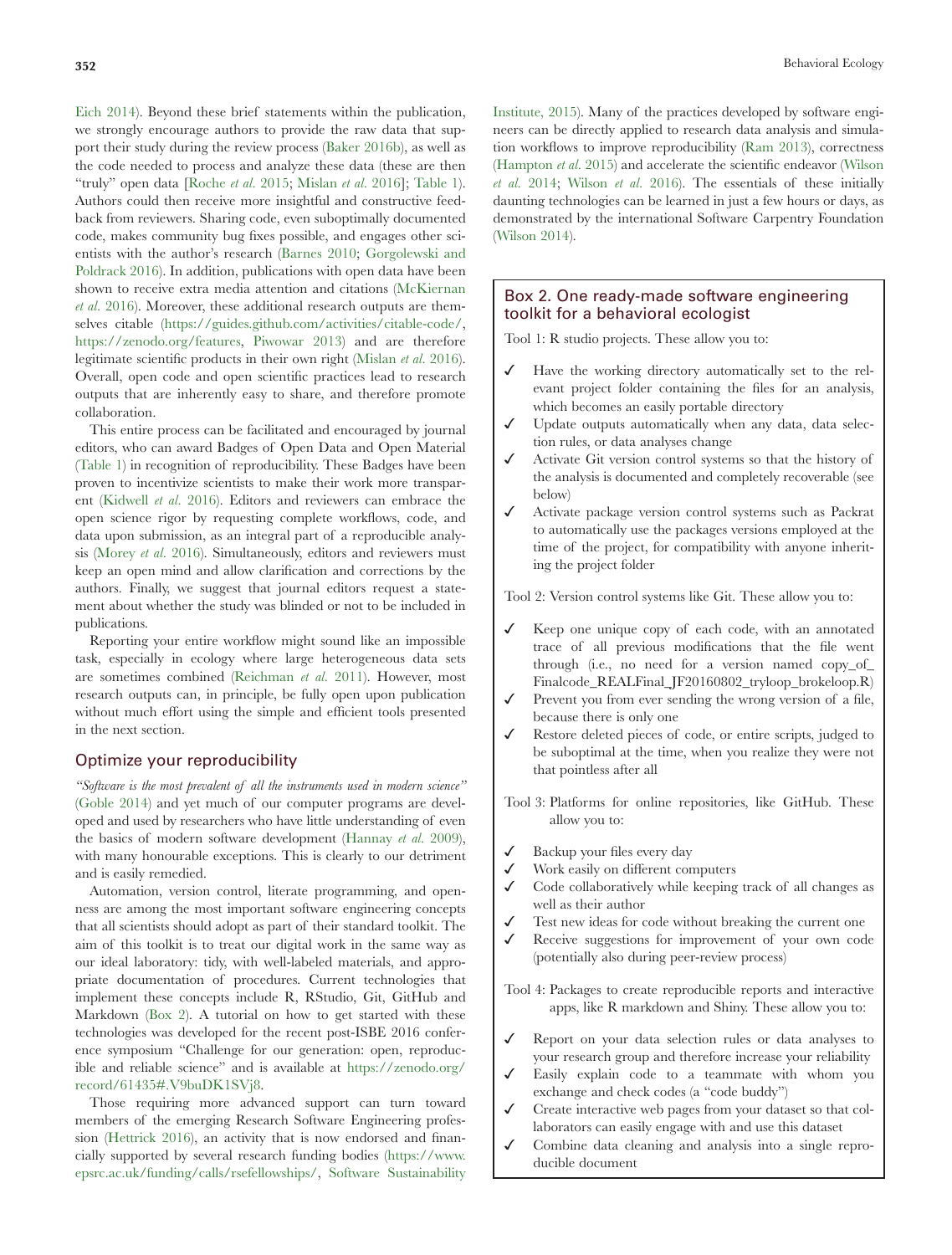## **CONCLUSION: EMBRACE AND INCENTIVIZE OPEN SCIENCE TO MAXIMIZE OUR CREDIBILITY**

The Open Science movement requires a collaborative effort between journals and editors, reviewers, funding agencies and institutions, and us as researchers. Funding agencies and institutions can represent enforcement and facilitation through demanding data and software management plans and fund institutional or regional research software engineers to provide guidance, training and technical support. Journal editors can join the growing number of journals adhering to the Transparency and Openness Promotion (TOP) guidelines developed by the COS [\(https://cos.io/top/#list,](https://cos.io/top/#list) [Nosek](#page-6-19) *et al.* 2015) and embodied for our field by the Tools for Transparency in Ecology and Evolution checklist (TTEE, [https://osf.io/g65cb/\)](https://osf.io/g65cb/).

Crucially, however, our primary responsibility as reviewers and authors is to use, teach, and encourage good practices and constantly improve our own scientific methods. The guidelines and framework that we have presented in this paper (Open Science section, [Table 1,](#page-3-0) [Box 2](#page-4-0)) represent a comprehensive toolkit to help researchers take their first (or further) steps towards reliable, reproducible, and replicable science.

The field of behavioral ecology, almost uniquely, expects variation in responses. We need to adopt rigorous methods to be able to tease apart this variation from random noise and to produce credible results.

## **FUNDING**

This work was supported by the Natural Environment Research Council (MO 005941), the Volkswagen Foundation, the Engineering and Physical Sciences Research Council to M.C., the Software Sustainability Institute to M.C., and by Mozilla Science Lab to A.K.

The authors thank all speakers and attendees of the post ISBE 2016 conference symposium "Challenge for our generation: Open, reproducible, and reliable science," as well as Wolfgang Forstmeier, Shinichi Nakagawa, Tim Parker, and Joel Pick for discussions and comments on the first version of the manuscript. *Author Contributions:* M.I. and I.S.W. drafted and revised the original manuscript. A.K. and M.C. created the tutorial material and provided additional content as well as editorial suggestions to the manuscript.

#### **Editor-in-Chief:** Leigh Simmons

## **REFERENCES**

- <span id="page-5-1"></span>Baker M. 2016a. 1,500 scientists lift the lid on reproducibility. Nature | News Feature [http://www.nature.com/news/1-500-scientists-lift-the-lid-on](http://www.nature.com/news/1-500-scientists-lift-the-lid-on-reproducibility-1.19970)[reproducibility-1.19970](http://www.nature.com/news/1-500-scientists-lift-the-lid-on-reproducibility-1.19970). Accessed 24 February 2017.
- <span id="page-5-28"></span>Baker M. 2016b. Why scientists must share their research code. Nature | News. [http://www.nature.com/news/why-scientists-must-share-their](http://www.nature.com/news/why-scientists-must-share-their-research-code-1.20504)[research-code-1.20504](http://www.nature.com/news/why-scientists-must-share-their-research-code-1.20504). Accessed 24 February 2017.
- <span id="page-5-30"></span>Barnes N. 2010. Publish your computer code: it is good enough. Nature. 467:753.
- <span id="page-5-2"></span>Begley CG, Ellis LM. 2012. Drug development: raise standards for preclinical cancer research. Nature. 483:531–533.
- <span id="page-5-26"></span>Boulton G, Rawlins M, Vallance P, Walport M. 2011. Science as a public enterprise: the case for open data. Lancet. 377:1633–1635.
- <span id="page-5-16"></span>Bruna EM. 2014. Reproducibility & repeatability in tropical biology: a call to repeat classic studies. Biotropica: The Editor's Blog. [http://biotropica.](http://biotropica.org/reproducibility-repeatability/) [org/reproducibility-repeatability/](http://biotropica.org/reproducibility-repeatability/). Accessed 24 February 2017.
- <span id="page-5-14"></span>Bulla M, Cresswell W, Rutten AL, Valcu M, Kempenaers B. 2015. Biparental incubation-scheduling: no experimental evidence for major energetic constraints. Behav Ecol. 26:30–37.
- <span id="page-5-9"></span>Cassey P, Blackburn TM. 2006. Reproducibility and repeatability in ecology. BioScience 56:958–959.
- <span id="page-5-15"></span>Ebersole CR, Axt JR, Nosek BA. 2016. Scientists' reputations are based on getting it right, not being right. PLoS Biol. 14:e1002460.
- <span id="page-5-22"></span>Eich E. 2014. Business not as usual. Psychol Sci. 25:3–6.
- <span id="page-5-17"></span>Endler JA. 2015. Writing scientific papers, with special reference to evolutionary ecology. Evolutionary Ecology 29:465–478.
- <span id="page-5-25"></span>Evans JA, Reimer J. 2009. Open access and global participation in science. Science. 323:1025.
- <span id="page-5-18"></span>Ferguson CJ, Heene M. 2012. A vast graveyard of undead theories: publication bias and psychological science's aversion to the null. Perspect Psychol Sci. 7:555–561.
- <span id="page-5-7"></span>Forstmeier W, Wagenmakers EJ, Parker TH. 2016. Detecting and avoiding likely false-positive findings - A practical guide. Biol Rev Camb Philos Soc. doi:10.1111/brv.12315.
- <span id="page-5-0"></span>Francis JR. 1989. The credibility and legitimation of science: a loss of faith in the scientific narrative. Account Res. 1:5–22.
- <span id="page-5-12"></span>Freedman LP, Cockburn IM, Simcoe TS. 2015. The economics of reproducibility in preclinical research. PLoS Biol. 13:e1002165.
- <span id="page-5-32"></span>Goble C. 2014. Better software, better research. Software Sustainability Institute. [https://www.software.ac.uk/resources/publications/better](https://www.software.ac.uk/resources/publications/better-software-better-research)[software-better-research](https://www.software.ac.uk/resources/publications/better-software-better-research). Accessed 24 February 2017.
- <span id="page-5-21"></span>Gorgolewski KJ, Poldrack RA. 2016. A practical guide for improving transparency and reproducibility in neuroimaging research. PLoS Biol. 14:e1002506.
- <span id="page-5-11"></span>Hall BG, Salipante SJ. 2007. Retraction: measures of clade confidence do not correlate with accuracy of phylogenetic trees. PLoS Comput Biol. 3:e158.
- <span id="page-5-24"></span>Hampton SE, Anderson SS, Bagby SC, Gries C, Han X, Hart EM, Jones MB, Lenhardt WC, MacDonald A, Michener WK, et al. 2015. The Tao of open science for ecology. Ecosphere 6:1–13.
- <span id="page-5-33"></span>Hannay JE, MacLeod C, Singer J, Langtangen HP, Pfahl D, Wilson G. 2009. How do scientists develop and use scientific software? Proceedings of the 2009 ICSE Workshop on Software Engineering for Computational Science and Engineering: IEEE Computer Society. p. 1–8.
- <span id="page-5-34"></span>Hettrick S. 2016. A not-so-brief history of Research Software Engineers. Software Sustainability Institute. [https://www.software.ac.uk/blog/2016-](https://www.software.ac.uk/blog/2016-08-19-not-so-brief-history-research-software-engineers) [08-19-not-so-brief-history-research-software-engineers.](https://www.software.ac.uk/blog/2016-08-19-not-so-brief-history-research-software-engineers) Accessed 24 February 2017.
- <span id="page-5-4"></span>Holman L, Head ML, Lanfear R, Jennions MD. 2015. Evidence of experimental bias in the life sciences: why we need blind data recording. PLoS Biol. 13:e1002190.
- <span id="page-5-19"></span>Ioannidis JPA. 2014. How to make more published research true. PLoS Med 11:e1001747.
- <span id="page-5-6"></span>John LK, Loewenstein G, Prelec D. 2012. Measuring the prevalence of questionable research practices with incentives for truth telling. Psychol Sci. 23:524–532.
- <span id="page-5-5"></span>Kardish MR, Mueller UG, Amador-Vargas S, Dietrich EI, Ma R, Barrett B, Fang C-C. 2015. Blind trust in unblinded observation in ecology, evolution, and behavior. Front Ecol Evol 3:51. doi:10.3389/fevo.2015.00051.
- <span id="page-5-13"></span>Kelly CD. 2006. Replicating empirical research in behavioral ecology: how and why it should be done but rarely ever is. Q Rev Biol. 81:221–236.
- <span id="page-5-20"></span>Kerr NL. 1998. HARKing: hypothesizing after the results are known. Pers Soc Psychol Rev. 2:196–217.
- <span id="page-5-31"></span>Kidwell MC, Lazarević LB, Baranski E, Hardwicke TE, Piechowski S, Falkenberg LS, Kennett C, Slowik A, Sonnleitner C, Hess-Holden C, et al. 2016. Badges to acknowledge open practices: a simple, low-cost, effective method for increasing transparency. PLoS Biol. 14:e1002456.
- <span id="page-5-3"></span>Lamba S, Nityananda V. 2014. Self-deceived individuals are better at deceiving others. PLoS One. 9:e104562.
- <span id="page-5-8"></span>Leek JT, Peng RD. 2015. Opinion: reproducible research can still be wrong: adopting a prevention approach. Proc Natl Acad Sci USA 112:1645–1646.
- <span id="page-5-10"></span>Markowetz F. 2015. Five selfish reasons to work reproducibly. Genome Biol. 16:274.
- <span id="page-5-27"></span>McKiernan EC, Bourne PE, Brown CT, Buck S, Kenall A, Lin J, McDougall D, Nosek BA, Ram K, Soderberg CK, et al. 2016. How open science helps researchers succeed. eLife 5:e16800.
- <span id="page-5-23"></span>Mills JA, Teplitsky C, Arroyo B, Charmantier A, Becker PH, Birkhead TR, Bize P, Blumstein DT, Bonenfant C, Boutin S, et al. 2015. Archiving primary data: solutions for long-term studies. Trends Ecol Evol. 30:581–589.
- <span id="page-5-29"></span>Mislan KA, Heer JM, White EP. 2016. Elevating the status of code in ecology. Trends Ecol Evol. 31:4–7.